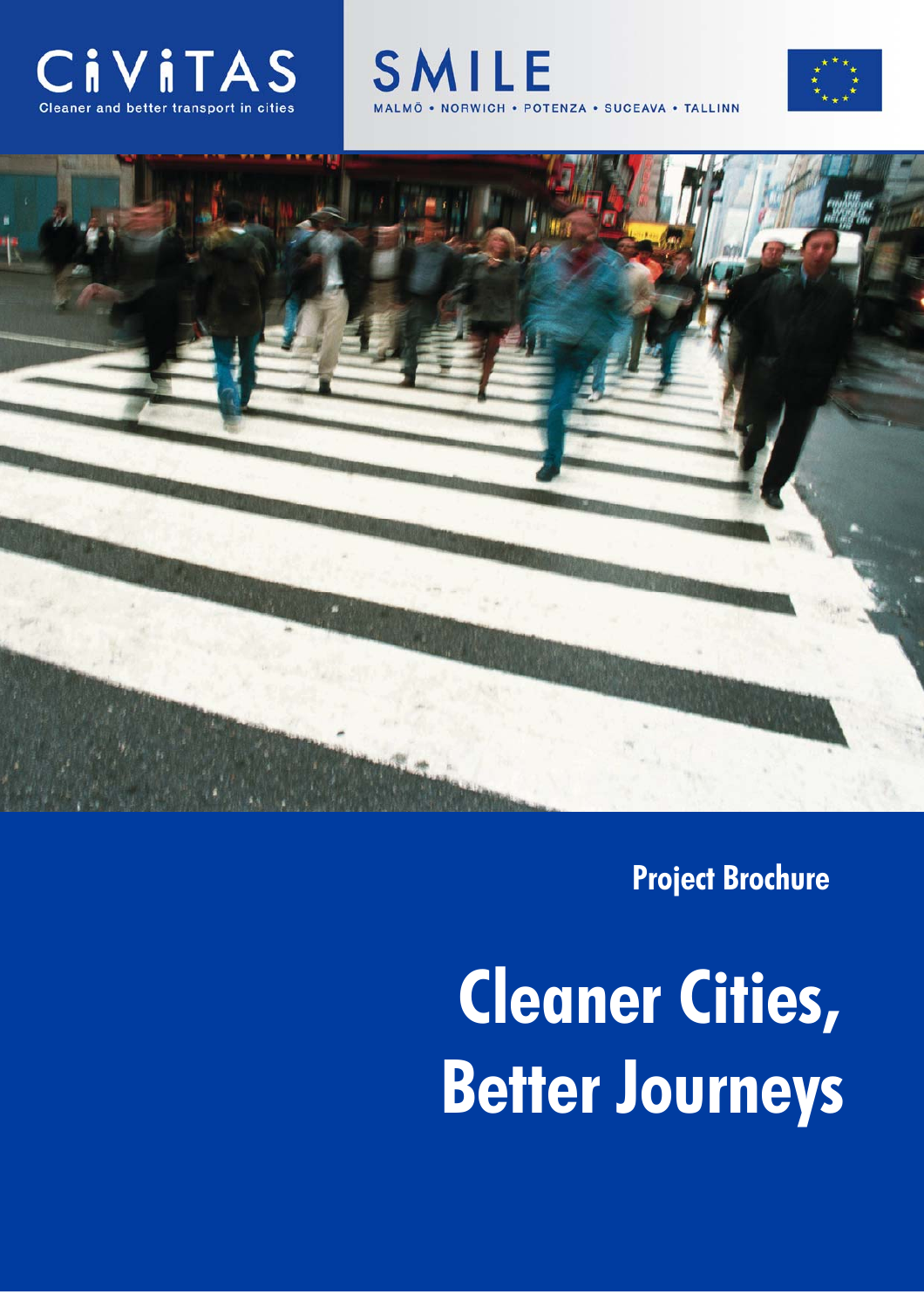





Bus route system – Malmo - Photo credit: Kasper Dudzik Cycling – Malmo - Photo credit: City of Malmö GPS – Malmo - Photo credit: 215 215

## **Sustainable urban transport for the Europe of tomorrow SMILE – Bringing CIVITAS onto the road**

**CIVITAS SMILE provides the strategy to combine a set of measures to develop an intelligent, sustainable and intermodal city traffic that makes it possible to live an active life independently of use and ownership of private cars.** 

The project addresses these issues through promotion of bio fuels, clean vehicles and intelligent travels from door to door in order to provide better urban air quality, increased quality of life and better health, safety and security to all of city's inhabitants irrespective social status, gender and other issues. We will work together to demonstrate and evaluate in our cities what is required to ensure the rapid deployment and take-off of clean urban transport systems in the EU.

The objectives of CIVITAS SMILE are: improved urban air quality, create a sustainable, safe and flexible traffic system that improves the quality of life in two leading cities, Malmö (Sweden) and Norwich (UK), and in three follower sites, Tallinn (Estonia), Suceava (Romania) and Potenza (Italy). It will cut the current trend of increased use and ownership of cars, promote sustainable alternatives and stimulate efficient and clean city distribution of goods.

CIVITAS SMILE contains totally 30 partners who will implement 51 demonstration measures, which will directly lower the hazardous emissions from city traffic. In the long run it will create a modal shift towards public transport, cycling and car-sharing.



## **What are we doing in the cities?**

# **S MILE.Malmo**

Malmö is Sweden's third largest city with a population of 271 000 that has



developed as a thriving industrial and trade centre from its mediaeval roots. Malmö has gone from a very important economical recession and high unemployment in the 80s and 90s to a city full if initiative and development in the new millennium. The City of Malmö last decade has seen Malmö consciously reinventing

itself as a sustainable multi-cultural European city of the future with major developments such as the opening of Malmö University, the construction of the Öresund Bridge to Copenhagen, urban renewal and attractive new housing and commercial areas. The Western harbour, an award-winning ecological housing area finished in 2001 for the major European housing expo Bo01. The area is showing fantastic results in terms of "housing energy consumption" and design and added to that proudly presents the "Turning Torso" by the architect Santiago Calatrava.

Local Dissemination Manager: ola.nord@malmo.se

#### SMILE.Malmo focuses on:

- Clean Municipal Fleet
- Biogas on the net
- Clean heavy vehicles with CO2 cooler
- Environmentally adopted cars
- Extended environmental zone for heavy vehicles and enforcement
- Marketing of clean vehicles by subsidized parking
- Marketing of new bus route system
- Improved security and safety on buses
- Integration of cycling with public transport
- Car sharing for business and private persons
- Freight driver support
- Satellite based traffic management for SME's
- SustainableSME logistic for the food industry
- Management mobility needs of private persons and business sector
- Eco-driving for municipal employees
- Use of teal time application for traveler
- Traffic monitoring
- Mobile internet service in connection to bus information
- Internet tool for traffic planning
- Bus priority system
- ECO driving for the hospital employees
- Heavy eco-driving

#### Malmo Partners:

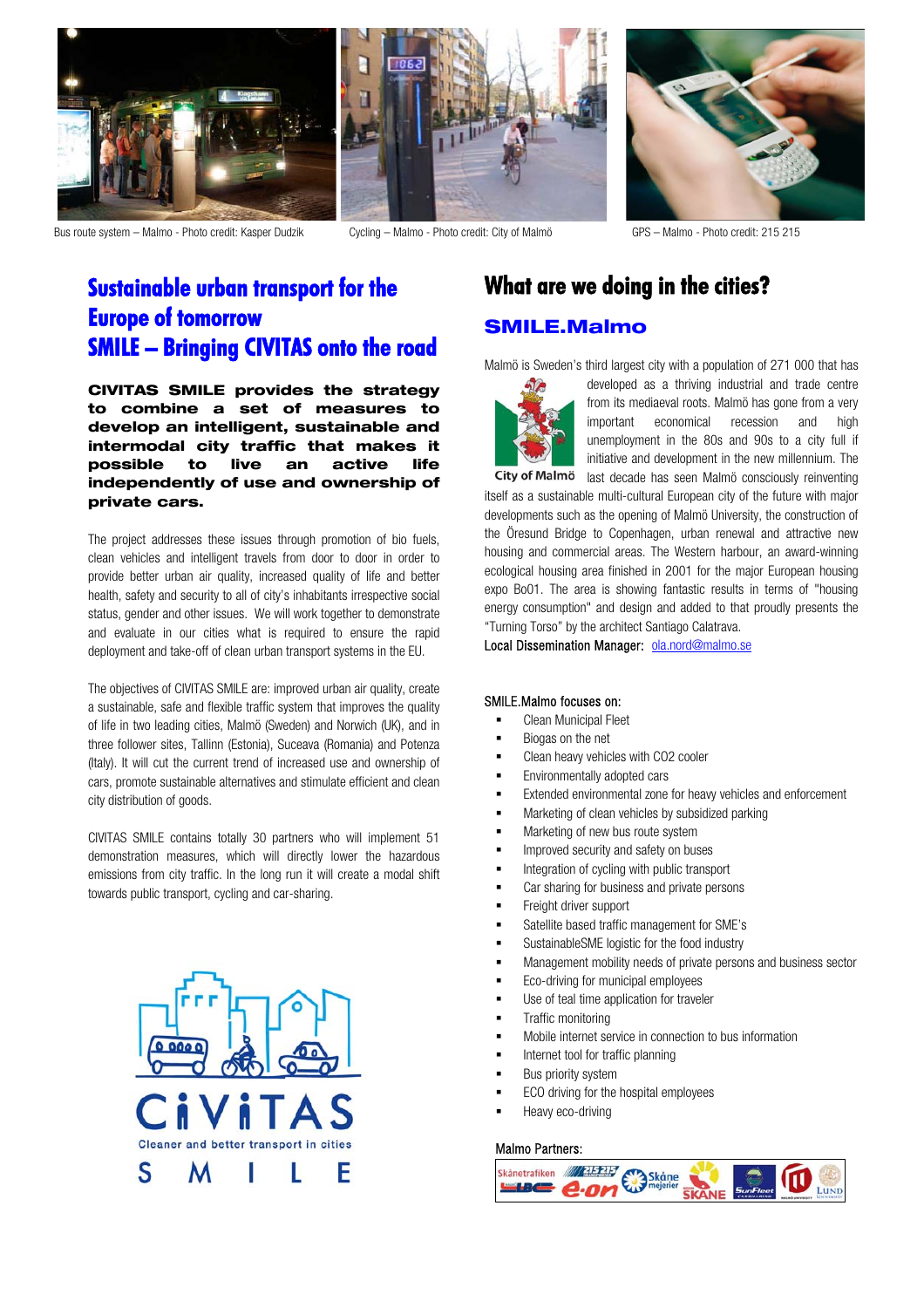





Low Emission Zone - Norwich Timetables by Text - Norwich

Potenza, in the south of Italy, is situated 820 metres above the sea level,

### **SMILE.Norwich**

The City of Norwich, situated in the east of England, is the administrative



centre of the County of Norfolk. It covers some 50 sq km with a population of about 120,000, although

this increases to 250,000 if the immediately adjacent built up area lying outside the city boundary is taken into account. Whilst the City itself is relatively compact, it is built on a radial pattern, and with a relatively large but low-density catchment movement patterns are essentially disparate. Reliance on car-based travel, particularly beyond the urban area, is very high. The City Centre is highly accessible by non-car modes of transport. Public transport services within the Norwich Area focus on the City Centre, and orbital journeys within the urban area are also possible by public transport via the City Centre. A significant proportion of the urban population has access to a 20-minute (or better) service. Park and Ride services increasingly provide for long stay car parking beyond the urban edge, reducing the need for car travel within the urban area. Rail services are available on lines to Cambridge, Ely, Great Yarmouth, Lowestoft, Sheringham and London Liverpool Street.

Local Disssemination Manager: faith.davies@norfolk.gov.uk

#### SMILE.Norwich focuses on:

- Alternative fuel vehicle fleets
- Introduction of low emission zone
- Introduction of time controlled access restrictions
- Influencing the choice of vehicle towards smaller and more fuel efficient vehicles
- Rail station interchange
- On street ticket vending machines
- Linking individual passenger transport information with healthcare appointments
- Development of a city centre car sharing club
- Development of strategic freight holders club to deliver improved efficient of freight operation in the city area and effect improved air quality in urban area
- Priority access for clean goods vehicles
- Urban transshipment centre
- Good delivery to park and ride sites
- Travel planning
- Car-pooling
- Individual travel advice
- Customized traffic and travel information service for freight operators
- Provision of real time passenger information

#### Norwich Partners:





**SMILE.Potenza**

on a mountain range adjacent to the Basento river. Only in

the Twenties, Potenza outgrew its walled perimeter, expanding on the lower part of the territory, until the Basento valley. In 1959 the Industrial Consortium of Potenza, formed by public organisations, local authorities, financial institutions and big industrial firms, gave birth to a number of different activities within the province territory. The town expansion has been growing during the second half of the Twentieth century, until the ruinous earthquake of 1980. After about twenty years of reconstruction, Potenza is nowadays facing a huge process of renovation, increasing its commercial tendencies, particularly developing the industrial activity, and presently renovating industrial sites which operate in the sectors of food, metals, electronics, shoes, clothing and plastic materials. At the same time, Potenza authorities are focusing attention on sustainable development with particular attention to the transport field. The ambitious goal of the local policy is to realize the vision of a vital and attractive city with a sustainable, safe and flexible traffic system that creates possibilities for a good and active life for all the city's inhabitants independently of ownership and use of private cars. The city has one of the most important pedestrian mobility support systems realised in EU, with elevators and escalators leading to the historical centre and linked to interchange parking realised in close proximity to main accesses. Public transport is under renovation and an integrated scheme is in course of realization at regional level to allow people reaching the city by transit. Under Civitas framework a Mobility Centre will be realised with the aim of coordinating all the activities linked to sustainable mobility and increasing the awareness and participation level among citizens and visitors.

Local Dissemination Manager: katia.mancusi@regione.basilicata.it

#### SMILE.Potenza focuses on:

- Introduction of clean vehicles in a large fleet of urban buses
- Demand responsive transport system
- Development of car pooling
- Mobility Management

#### Potenza Partners:

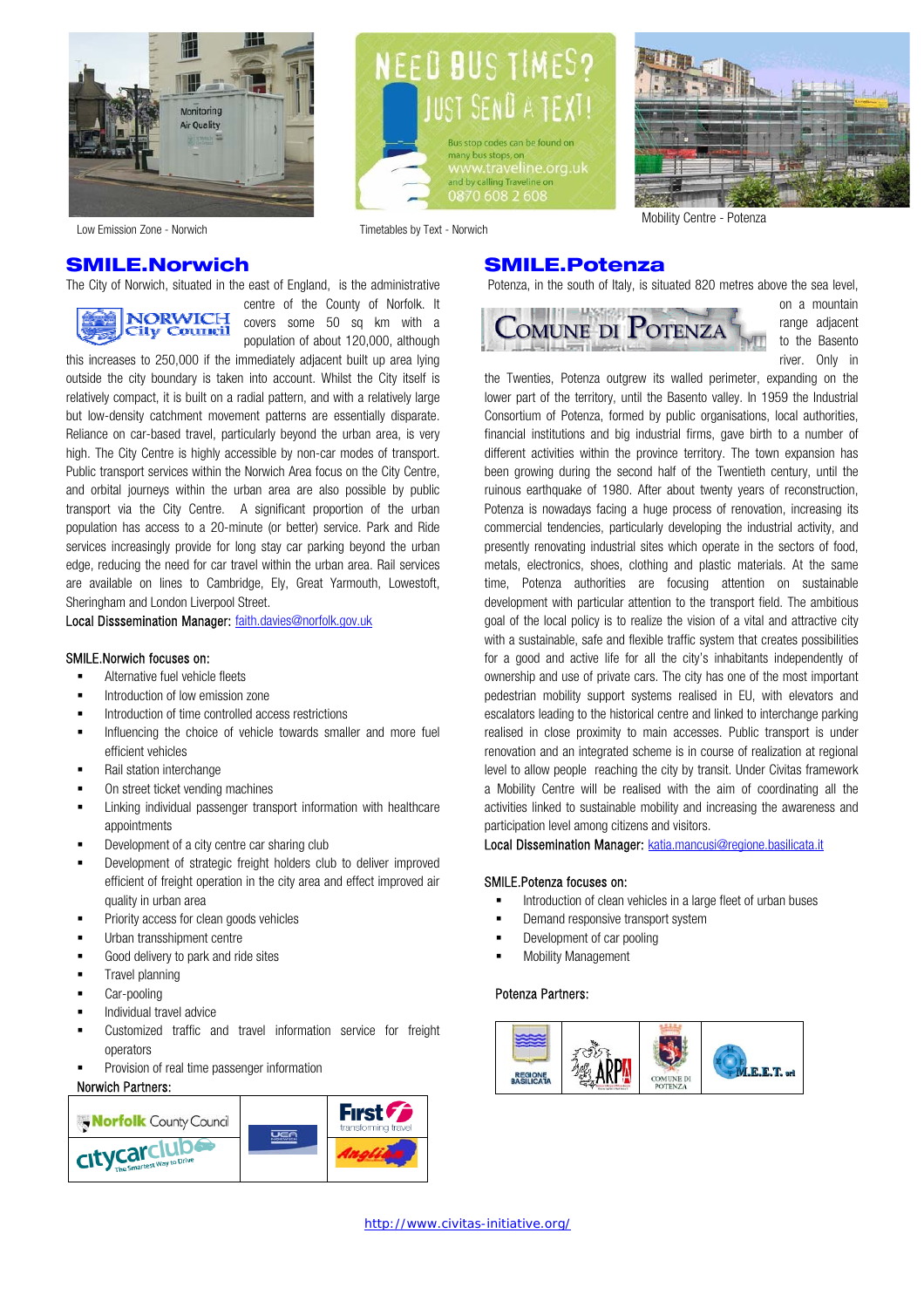





Bus Improvements - Suceava

### **SMILE.Suceava**

Suceava City lies in the NE part of Romania, 450 km from Bucharest, and



**Bases** has been the capital of Suceava County since 1388.The municipality of Suceava, with a surface area of 52.1 km<sup>2</sup> on the Suceava riverside, in a highland area situated at a medium altitude of 400m from sea level. The town and suburban areas have 118 500 inhabitants. Suceava City is

located at an important road traffic junction, crossed by two European roads (the European corridor 9 of TINA network is situated in the vicinity of the city), five national roads and four county roads. The historical town centre of Suceava includes many monuments and orthodox churches and is declared an UNESCO world heritage site. Since 1999, the northern part of the country, where Suceava is situated, has been involved in a government regeneration scheme to boost the local economy and promote foreign investment. One important condition of this regeneration is the improvement of the condition of the transport network. Suceava began implementing clean vehicles and quality public transport services in the ALTERECO Project in 2000. The municipality owns the local transport company, which provides the public transport in the city. The municipality of Suceava has formed partnerships with Merseytravel and CTP in several projects (ALTERECO, CATCH) concerning measures to reduce the impact of traffic and improve public transport.

#### Local Dissemination Manager: narcisan@primariasv.ro

#### SMILE.Suceava focuses on

- Alternative fuel bus fleet
- Promotion of alternative fuels in the public and private sector
- Extension of low emission zone
- Bus priority measures and other bus improvements
- Improved public transport information

#### **Site Managers**

Malmö - Patrik Widerberg patrik.widerberg@malmo.se Tel: + 46 40 34 13 99 Norwich - David Sprunt david.sprunt@norfolk.gov.uk Tel: + 44 1603 222480 Potenza – Alessandra Improta aimprota@meet.na.it Tel: +39 081 2462494 Suceava – Dan Dura dandura@primariasv.ro Tel: + 40 7226 20020 Tallinn – Tiit Laiksoo Tiit.Laiksoo@tallinnlv.ee Tel: +372 640 4680

Malmö Partners: Malmö EU-Office . Malmö University . City of Malmö . E.ON Gas AB . Skånemejerier . UMAS . Skånetrafiken . Sunfleet Car sharing . Malmö LBC . 215 215

Norwich Partners: Norwich CC . Norfolk CC . UEA (CRed) . Anglian . First . Smart Moves

#### **SMILE.Tallinn**

The City of Tallinn is the capital of Estonia and the center of culture, economy and higher education in the country. With its 400,000 inhabitants



Tallinn is also the largest city in Estonia. Since the independence of Estonia in 1991 Tallinn has experienced large changes. First the economic downturn and then the rapid economic growth have imposed large structural changes on the city and its transport system.

The number of private cars has been growing rapidly and the collective transport network has not developed in the same pace as the private modes, facing huge competition. Between 1990 and 2000 the public transport use fell from 250 to 94 million and the modal share of the public transport in Tallinn collapsed from 77% to 31%. The worsening quality of public transport has affected virtually everybody in the city, but most of all women, children and elderly people who are most dependent on it. The massive shift to private car use has worsened the city environment dramatically. Further the old part of the city has been graded as UNESCO world heritage and it appears urgent to prevent it from the damage caused by traffic. The existing public transport networks (bus, trolleys, tramways and suburban trains) need to be renewed and extended so as to support sustainable urban development.

Local Dissemination Manager: Tiit.Laiksoo@tallinnlv.ee

#### SMILE.Tallinn focuses on:

- Public transport priority system
- Automatic stop calls and information signs in vehicles



#### Project Manager

Lotta Hauksson lotta.hauksson@malmo.se Tel: +46 40 34 20 78

#### Evaluation Coordinator

Alan Lewis alan.lewis@ttr-ltd.com Tel: +44 115 941 1141

#### Dissemination Coordinator

Chris Mitchell chris.mitchell@norfolk.gov.uk Tel: +44 1603 223194

#### Questions and answers

Invitation: To contact the CIVITAS SMILE

Dissemination Team for comments, suggestions or questions please write to Project Dissemination Manager chris.humphrey@ttr-ltd.com Tel: +44 117 907 6520



http://www.civitas-initiative.org/ The CIVITAS SMILE Brochure is produced by the SMILE project partners, co-funded by European Commission through CIVITAS INITIATIVE Editor: Clare Mitchell +44 117 3283223 clare.mitchell@uwe.ac.uk in cooperation with Site Dissemination Managers from CIVITAS SMILE cities